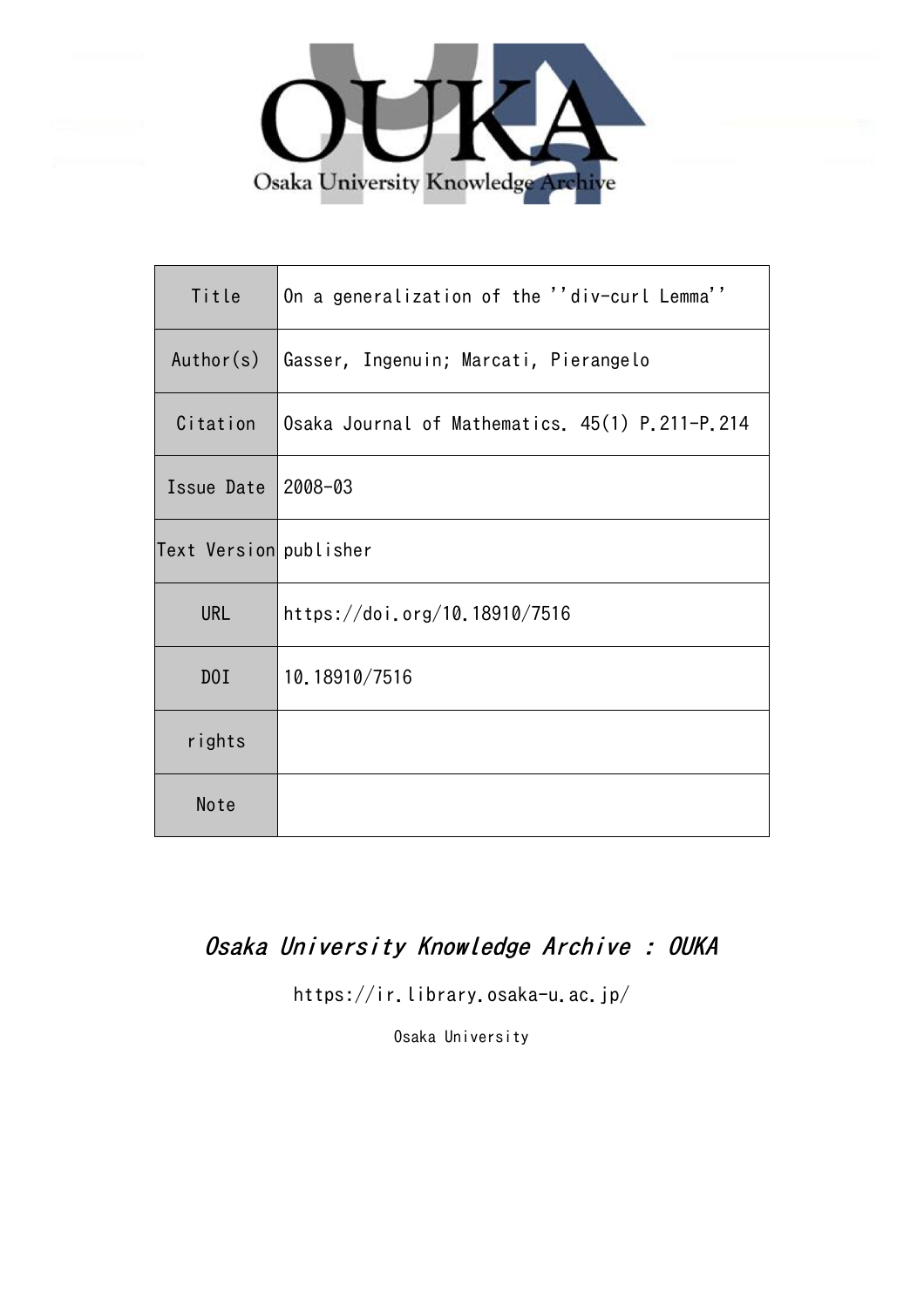## **ON A GENERALIZATION OF THE "DIV-CURL LEMMA"**

INGENUIN GASSER and PIERANGELO MARCATI

(Received July 22, 2005, revised March 13, 2007)

#### **Abstract**

We present a generalization of the div-curl lemma to a Banach space framework which is not included in the almost existing generalizations. An example is shown where this generalization is needed.

### **1. The div-curl lemma and its generalization**

In this note we present a generalization of the famous "div-curl lemma", which was first formulated by [1] in a Hilbert space setting. This lemma is widely used in the analysis of nonlinear partial differential equations. In [5] the result was generalized to an Banach space framework.

Here we present a further generalization to a setting, where on allows every component  $v_i^k$ ,  $w_i^k$  of the vectors  $v^k$ ,  $w^k$  to lie in different  $L^{p_i}$  spaces (for details see below). This is of special interest in problems arising from limiting procedures in the hydrodynamic equations for plasmas and semiconductors [3], where both the original version and the version presented in [5] are not sufficient for the analysis.

We denote by

(1) 
$$
(\text{curl } w)_{i,j} = w_{i,x_j} - w_{j,x_i}
$$

the curl (matrix) of a vector field. The superscript  $(y')$  indicates the conjugate index with  $1 = 1/p + 1/p'$ . Then, the generalized version of the "div-curl lemma" reads

**Theorem 1.1.** *Let*  $U \in \mathbb{R}^n$  *be a bounded, open, smooth domain. Let*  $1 < p_i < \infty$ *for*  $i = 1, \ldots, n$  and let us denote  $p_{\min} = \min_{1 \leq i \leq n} p_i$  and  $p_{\max} = \max_{1 \leq i \leq n} p_i$ . Let  $v^k(x)$ ,  $w^k(x)$  ∈  $\mathbb{R}^n$  *for*  $k$  ∈  $\mathbb N$  *satisfiing* 

•  $\{v_i^k\}_{k=1}^{\infty}$  *and*  $\{w_i^k\}_{k=1}^{\infty}$  *are bounded sequences in*  $L^{p_i}(U)$  *and*  $L^{p_i}(U)$ *, <i>respectively*, *with*  $1/p_{\min} - 1/n < 1/p_{\max}$ .

**•** {div  $v^k\}_{k=1}^{\infty}$  *lies in a compact set of*  $W^{-1,t}(U)$ , *where t* ≥ max<sub>1≤*i*≤*n*</sub>( $p'_i$ ) = ( $p_{\text{min}}$ )'.

●  ${(curl w<sup>k</sup>)<sub>i,j</sub>}<sub>k=1</sub><sup>∞</sup> lies in a compact set of W<sup>-1,s<sub>i,j</sub></sup>(U) for 1 ≤ i, j ≤ n, where$  $\min_{1 \leq j \leq n} s_{j,i} \geq p_i$  *for*  $1 \leq i \leq n$ .

<sup>2000</sup> Mathematics Subject Classification. 35L65.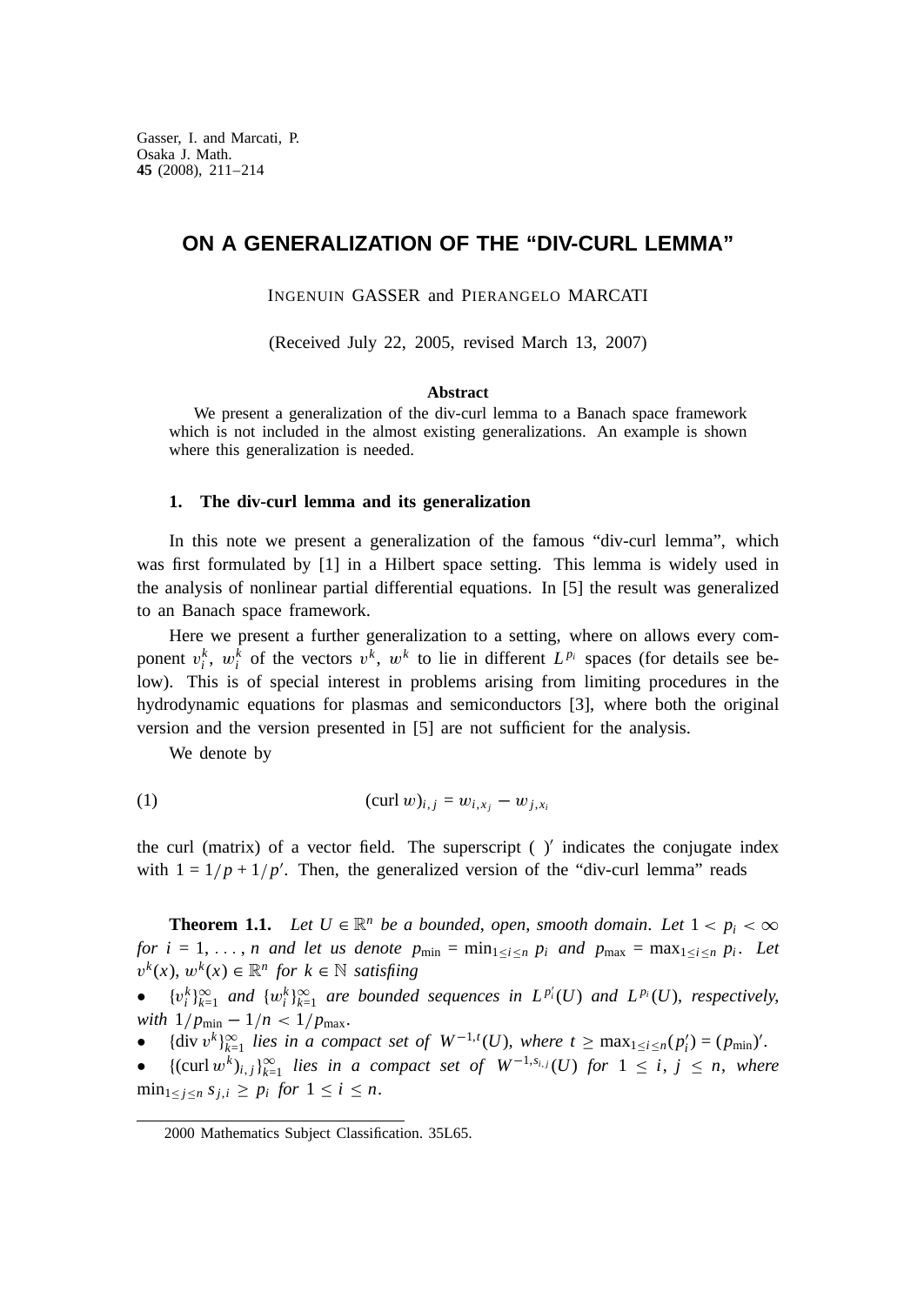*Then*, *the following convergence holds in* D′ (*U*)

$$
(2) \t\t\t vk \cdot wk \rightharpoonup v \cdot w,
$$

*where* v, w denote the weak limits (of subsequences) of  $\{v^k\}_{k=1}^{\infty}$  and  $\{w^k\}_{k=1}^{\infty}$ , respectively.

REMARK 1.1. Note that in the case  $n \le p_{\text{min}}$  the condition  $1/p_{\text{min}}-1/n < 1/p_{\text{max}}$ is always satisfied.

REMARK 1.2. The classical "div-curl lemma" is obtained by setting  $p_i = p'_i = 2$ for  $1 \le i \le n$ . Then  $\{\text{div } v^k\}_{k=1}^\infty$  and  $\{\text{curl } w^k\}_{i,j}\}_{k=1}^\infty$  have to be in a compact set of  $H^{-1}(U)$ .

REMARK 1.3. As already mentioned in [5] a Banach space framework of the "div-curl" lemma is given. There, the case of  $p_i = p$ ,  $1 \le i \le n$  is covered.

Proof. The proof follows the ideas of the proof of the "div-curl lemma" given in [2].

In a frist step we define functions  $u_i^k$ ,  $1 \le i \le n$  as (unique) solutions of the problem

(3) 
$$
-\Delta u_i^k = w_i^k \quad \text{in} \quad U, \quad u_i^k = 0 \quad \text{on} \quad \partial U.
$$

The  $u_i^k$  are uniformly bounded in  $W^{2,p_i}(U)$  for  $1 \le i \le n$ .

In the second step we define the functions

$$
(4) \t zk = -div uk, \t yk = wk - \nabla zk
$$

with

(5) 
$$
y_i^k = w_i^k - z_{x_i}^k = (u_{(j,x_i)}^k - u_{i,x_j}^k)_{x_j} = ((\text{curl } u^k)_{j,i})_{x_j}.
$$

Therefore,  $\{z^k\}_{k=1}^{\infty}$  is bounded in  $W^{1,p_{\min}}(U)$  and compact in  $L^r(U)$  with  $1/p_{\min}-1/n <$  $1/r \leq 1$ . The sequence  $\{y_i^k\}_{k=1}^\infty$  is on one hand bounded in  $L^{p_{min}}(U)$  (second derivatives of  $u^k$ ), on the other hand compact in  $L^{\min_{1 \leq j \leq n}(s_{j,i})}(U)$ . Indeed, according to the assumptions  $(\text{curl } w^k)_{j,i}$  is compact in  $W^{-1,s_{j,i}}(U)$ . Therefore,  $(\text{curl } u^k)_{j,i}$  lies compactely in  $W^{1,s_{j,i}}(U)$  according to the results in [4] (at this point the smooth boundary  $(C^{\infty})$ is required).

Then, the limits *z*, *y*, *u* of  $z^k$ ,  $y^k$ ,  $u^k$  satisfy  $z = -\text{div } u$ ,  $y = w - \nabla z$  and

(6) 
$$
-\Delta u_i = w_i \quad \text{in} \quad U, \quad u_i = 0 \quad \text{on} \quad \partial U.
$$

Finally, using a testfunction  $\Phi \in C_0^{\infty}(U)$  we obtain for  $\min_{1 \le j \le n} (s_{j,i}) \ge p_i$ ,  $1 \le$  $i \leq n$ 

(7) 
$$
\int_{U} v^{k} \cdot y^{k} \Phi \, dx \to \int_{U} v \cdot y \Phi \, dx.
$$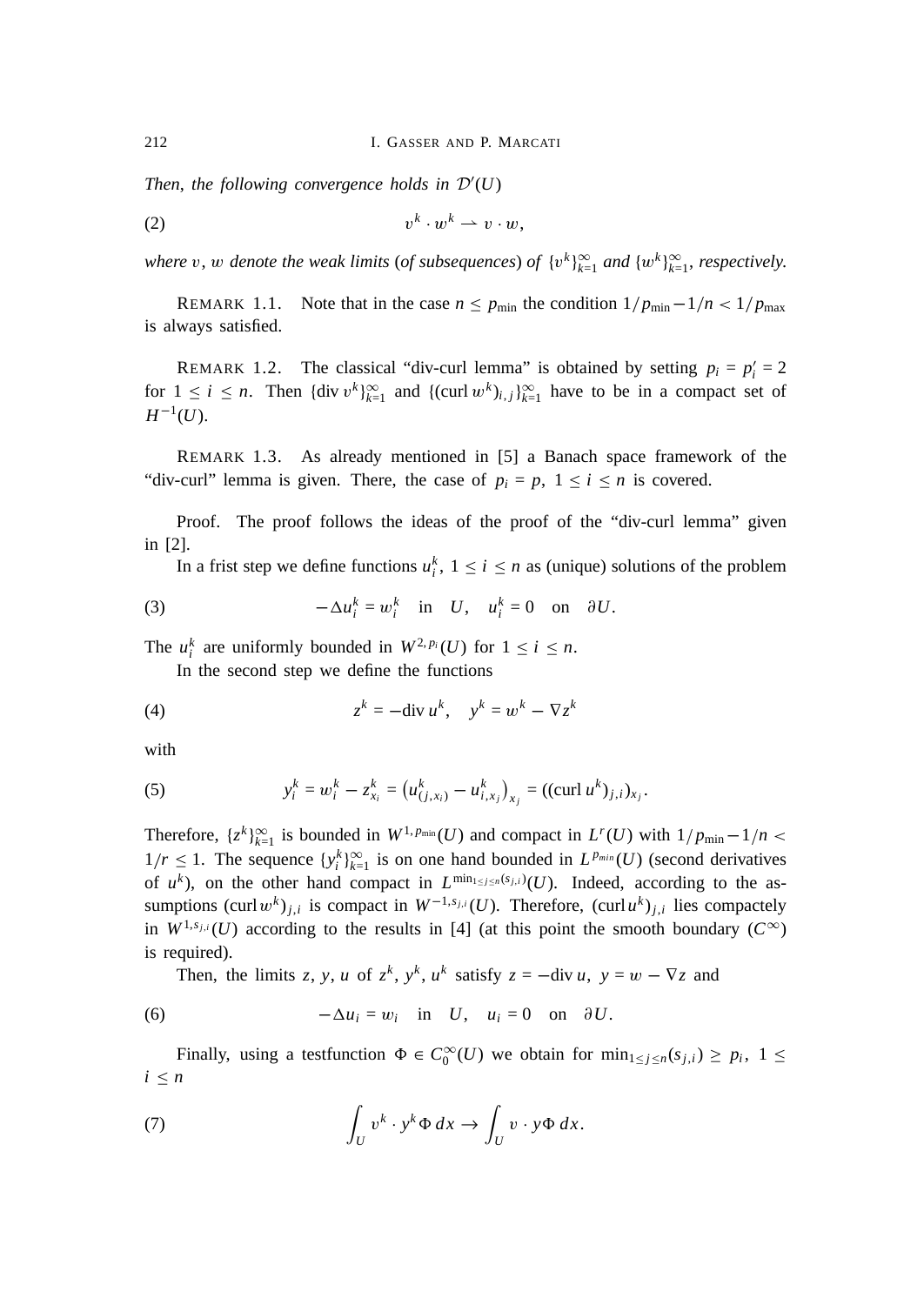Similarly, for  $t \ge (p_{\min})' = \max_{1 \le i \le n} (p'_i)$  we have

(8) 
$$
\int_{U} \operatorname{div} v^{k} z^{k} \Phi dx \to \int_{U} \operatorname{div} v z \Phi dx.
$$

Due to the assumption  $1/p_{\text{min}} - 1/n < 1/p_{\text{max}}$  there exist always values of *r* such that (where *r* is the parameter used above)

(9) 
$$
\frac{1}{p_{\min}} - \frac{1}{n} < \frac{1}{r} < \frac{1}{p_{\max}}.
$$

Then, the second inequality (in (9)) garantuees the convergence

(10) 
$$
\int_{U} v^{k} \cdot \nabla \Phi z^{k} dx \rightarrow \int_{U} v \cdot \nabla \Phi z dx.
$$

Combining  $(7)$ – $(10)$  we obtain

(11)  
\n
$$
\int_{U} v^{k} \cdot w^{k} \Phi \, dx = \int_{U} v^{k} \cdot y^{k} \Phi \, dx - \int_{U} \text{div } v^{k} z^{k} \Phi \, dx - \int_{U} v^{k} \cdot \nabla \Phi z^{k} \, dx
$$
\n
$$
\to \int_{U} v \cdot y \Phi \, dx - \int_{U} \text{div } v z \Phi \, dx - \int_{U} v \cdot \nabla \Phi z \, dx
$$
\n
$$
= \int_{U} v \cdot w \Phi \, dx.
$$

This ends the proof.

EXAMPLE. Suppose  $n = 2$  and  $p_1 < 2$  ( $p'_1 > 2$ ),  $p_2 > 2$  ( $p'_2 < 2$ ). The curl matrix has two (nonvanishing) elements  $(\text{curl } w^k)_{1,2} = -(\text{curl } w^k)_{2,1}$ . Then  $t > p'_1$  and  $s_{1,2} > p_2$  are required in order to apply the theorem. This is an examples where the results in [5] do not apply.

#### **References**

 $\Box$ 

<sup>[1]</sup> L. Tartar: *Compensated compactness and applications to partial differential equations*; in Nonlinear Analysis and Mechanics: Heriot-Watt Symposium **IV**, Pitman, Boston, Mass, 1979, 136–212.

<sup>[2]</sup> L.C. Evans: Weak Convergence Methods for Nonlinear Partial Differential Equations, CBMS Regional Conference Series in Mathematics **74**, Published for the Conference Board of the Mathematical Sciences, Washington, DC, 1990.

<sup>[3]</sup> I. Gasser and P. Marcati: *A quasi-neutral limit in the hydrodynamic model for charged fluids*, Monatsh. Math. **138** (2003), 189–208.